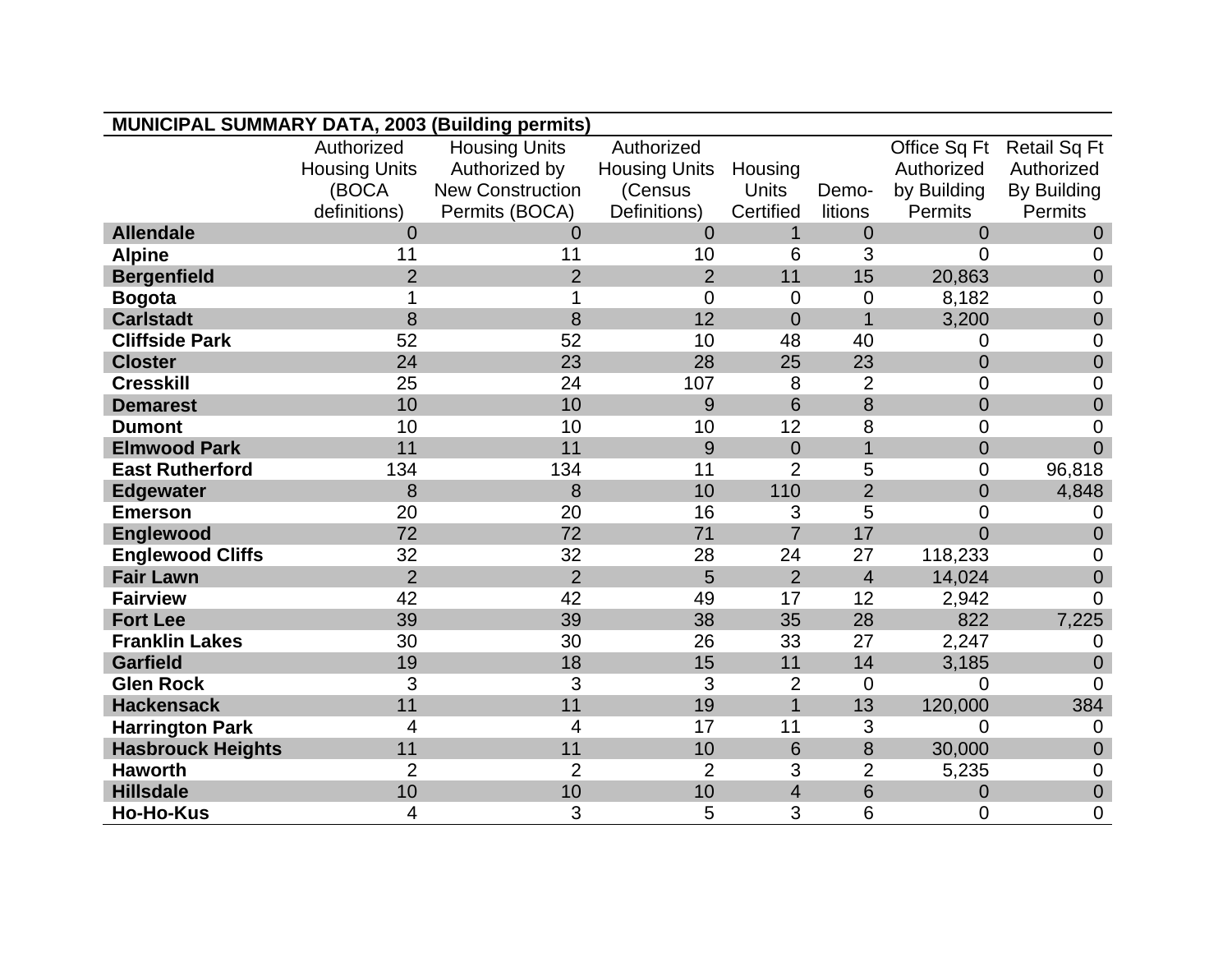| Leonia                  | $\overline{2}$ | $\overline{2}$ | $\overline{0}$ | 8              | $\overline{0}$           | $\overline{0}$ | $\mathbf 0$    |
|-------------------------|----------------|----------------|----------------|----------------|--------------------------|----------------|----------------|
| <b>Little Ferry</b>     | $\overline{2}$ | $\overline{2}$ | 5              | 8              | 3                        | 203            | 0              |
| Lodi                    | 47             | 47             | 53             | 16             | $\overline{0}$           | 526            | $\overline{0}$ |
| Lyndhurst               | 24             | 24             | 26             | 3              | 4                        | 17,000         | $\overline{0}$ |
| <b>Mahwah</b>           | 40             | 40             | 25             | 58             | 12                       | 141,721        | 5,544          |
| <b>Maywood</b>          | $\mathbf 0$    | $\mathbf 0$    | $\mathbf 0$    | 3              | 4                        | 0              | 5,237          |
| <b>Midland Park</b>     | 6              | 5              | 3              | $\overline{4}$ | $\overline{1}$           | $\overline{0}$ | $\overline{0}$ |
| <b>Montvale</b>         | 6              | 6              | 7              | $\overline{7}$ | $\overline{2}$           | $\overline{0}$ | $\Omega$       |
| <b>Moonachie</b>        | $\overline{2}$ | $\overline{1}$ | 3              | 3              | $\overline{1}$           | 5,486          | $\overline{0}$ |
| <b>New Milford</b>      | 10             | 10             | 10             | 3              | 1                        | 2,778          | $\mathbf 0$    |
| <b>North Arlington</b>  | 10             | 10             | 10             | $\overline{7}$ | 3                        | 2,544          | $\mathbf 0$    |
| <b>Northvale</b>        | 8              | 8              | 9              | 6              | 6                        | 2,500          | $\mathbf 0$    |
| <b>Norwood</b>          | 15             | 15             | 16             | 106            | 9                        | $\overline{0}$ | $\mathbf 0$    |
| <b>Oakland</b>          | 29             | 29             | 25             | 4              | 1                        | $\overline{0}$ | $\overline{0}$ |
| <b>Old Tappan</b>       | 18             | 18             | 17             | $\overline{0}$ | 6                        | 1,508          | $\overline{0}$ |
| <b>Oradell</b>          | 1              | 1              | 1              | $\overline{0}$ | $\overline{0}$           | $\overline{0}$ | $\overline{0}$ |
| <b>Palisades Park</b>   | 106            | 97             | 86             | 74             | 24                       | 53,480         | $\overline{0}$ |
| <b>Paramus</b>          | 28             | 28             | 28             | 19             | 26                       | 16,164         | 670,671        |
| <b>Park Ridge</b>       | 11             | 11             | 25             | 16             | 12                       | $\overline{0}$ | 2,640          |
| Ramsey                  | 20             | 19             | 22             | 27             | 5                        | 20,440         | $\Omega$       |
| <b>Ridgefield</b>       | 25             | 25             | 24             | $\overline{7}$ | 21                       | 21,221         | 19,205         |
| <b>Ridgefield Park</b>  | $\overline{2}$ | $\overline{2}$ | 0              | $\overline{0}$ | 1                        | 4,597          | 0              |
| Ridgewood               | 9              | 9              | 14             | 9              | $\overline{7}$           | 6,175          | $\overline{0}$ |
| <b>River Edge</b>       | $\overline{2}$ | $\overline{2}$ | 4              | 1              | $\overline{0}$           | 16,306         | 0              |
| <b>River Vale</b>       | 9              | 9              | 13             | $\overline{0}$ | $\overline{\mathcal{A}}$ | $\overline{0}$ | $\mathbf 0$    |
| <b>Rochelle Park</b>    | 83             | 83             | 85             | 1              | $\mathbf 0$              | 9,375          | 0              |
| <b>Rockleigh</b>        | $\overline{0}$ | $\overline{0}$ | $\overline{0}$ | $\overline{0}$ | $\overline{0}$           | $\overline{0}$ | $\overline{0}$ |
| <b>Rutherford</b>       | 9              | 9              | 9              | 1              | $\overline{2}$           | 5,700          | 6,773          |
| <b>Saddle Brook</b>     | 28             | 28             | 25             | 11             | 6                        | 16,506         | $\overline{0}$ |
| <b>Saddle River</b>     | 14             | 13             | 17             | 76             | 5                        | $\mathbf 0$    | $\mathbf 0$    |
| <b>South Hackensack</b> | 3              | $\mathbf 0$    | 6              | $\overline{0}$ | 5                        | 600            | $\mathbf 0$    |
| <b>Teaneck</b>          | 8              | 8              | 8              | 12             | 16                       | 14,968         | 0              |
| <b>Tenafly</b>          | 26             | 24             | 30             | 33             | 18                       | $\overline{0}$ | $\overline{0}$ |